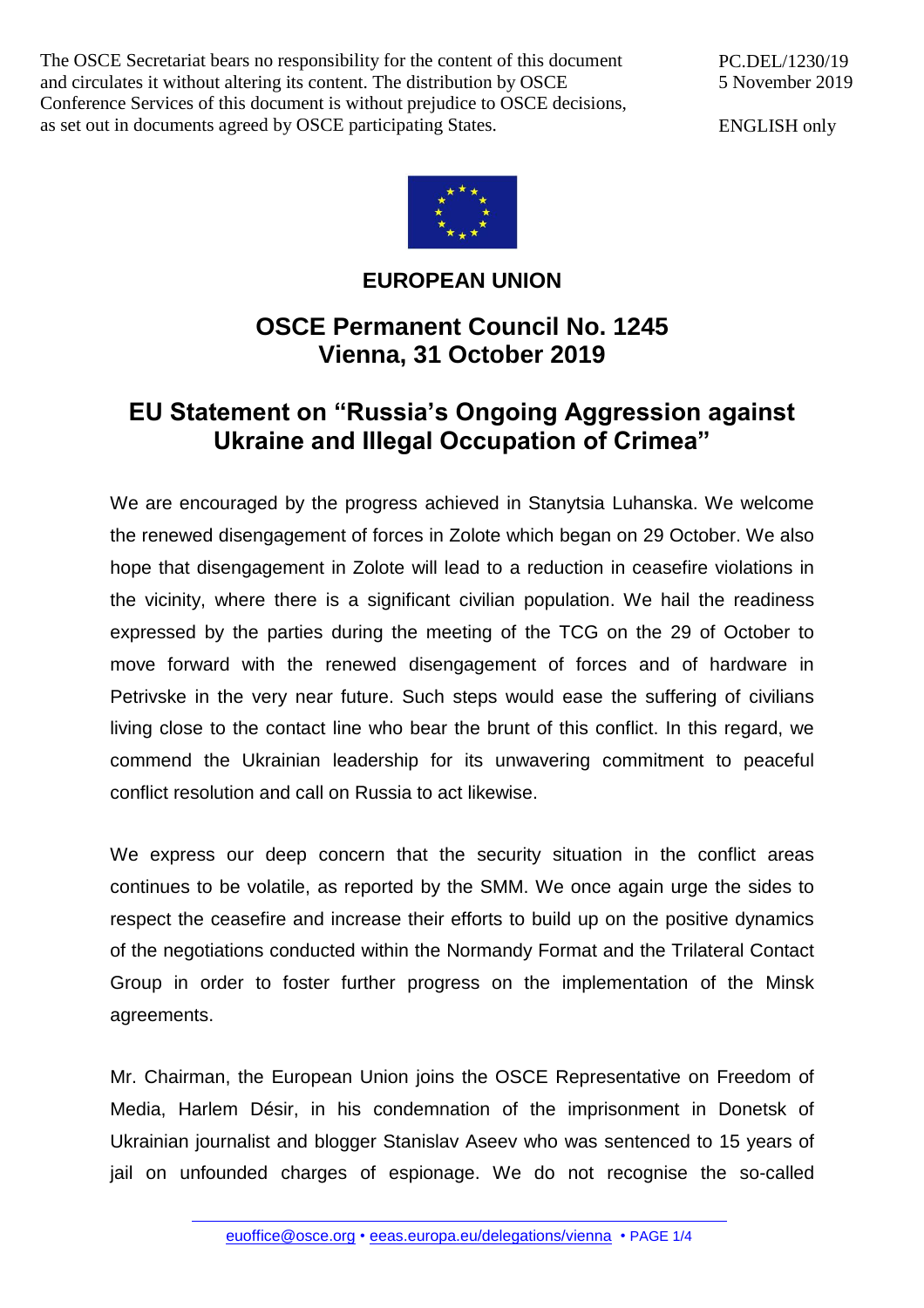"authorities of the Donetsk People's Republic" and consider this case to be in breach of international law and elementary standards of justice. We call for Mr. Aseev's immediate release and for the release of all illegally-detained prisoners in the nongovernment controlled areas of Ukraine. We also call for the release of blogger and contributor to the Ukrainian Service RFE/RL, Oleh Halaziuk, who has also been detained by the armed formations in the non-government- controlled area of the Donetsk region since August 2017.

We deplore that civilians, including children, continue to be injured by hand grenades and land mines that occur mostly in areas held by Russia backed armed formations, and reiterate our call to disengage, withdraw heavy weapons and step up efforts for comprehensive mine action, which are all prerequisites for a permanent and sustainable ceasefire. We reaffirm our position that full Ukrainian control over its state border is essential for the full implementation of the Minsk agreements.

On 27 October, the SMM yet again recorded small arms fire targeting an SMM mini UAV near non-government controlled Petrivske. The EU strongly deplores any attempts to harass, intimidate or impede the work of the SMM and recall that the SMM must have safe, secure, unconditional, and unimpeded access to the entire territory of Ukraine. This includes the Crimean Peninsula and along the Ukraine-Russia state border, to which the SMM is systematically denied access by Russia backed armed formations. Those responsible for any wilful damage, destruction or loss of SMM UAVs and other assets should be held accountable, both politically and financially.

In October, so called "humanitarian convoys" were again observed entering Ukrainian territory from Russia at the Donetsk Border Crossing Point. As in previous cases, this happened without the consent of the Ukrainian authorities and in clear violation of Ukraine's sovereignty and territorial integrity, as well as of fundamental international humanitarian principles. The Minsk agreements foresee that humanitarian aid will be delivered through an international mechanism. An agreement on this in the humanitarian working group remains crucial.

We reiterate our utmost concern about the Russian presidential decrees and their extensions, enabling the simplified granting of Russian passports to Ukrainian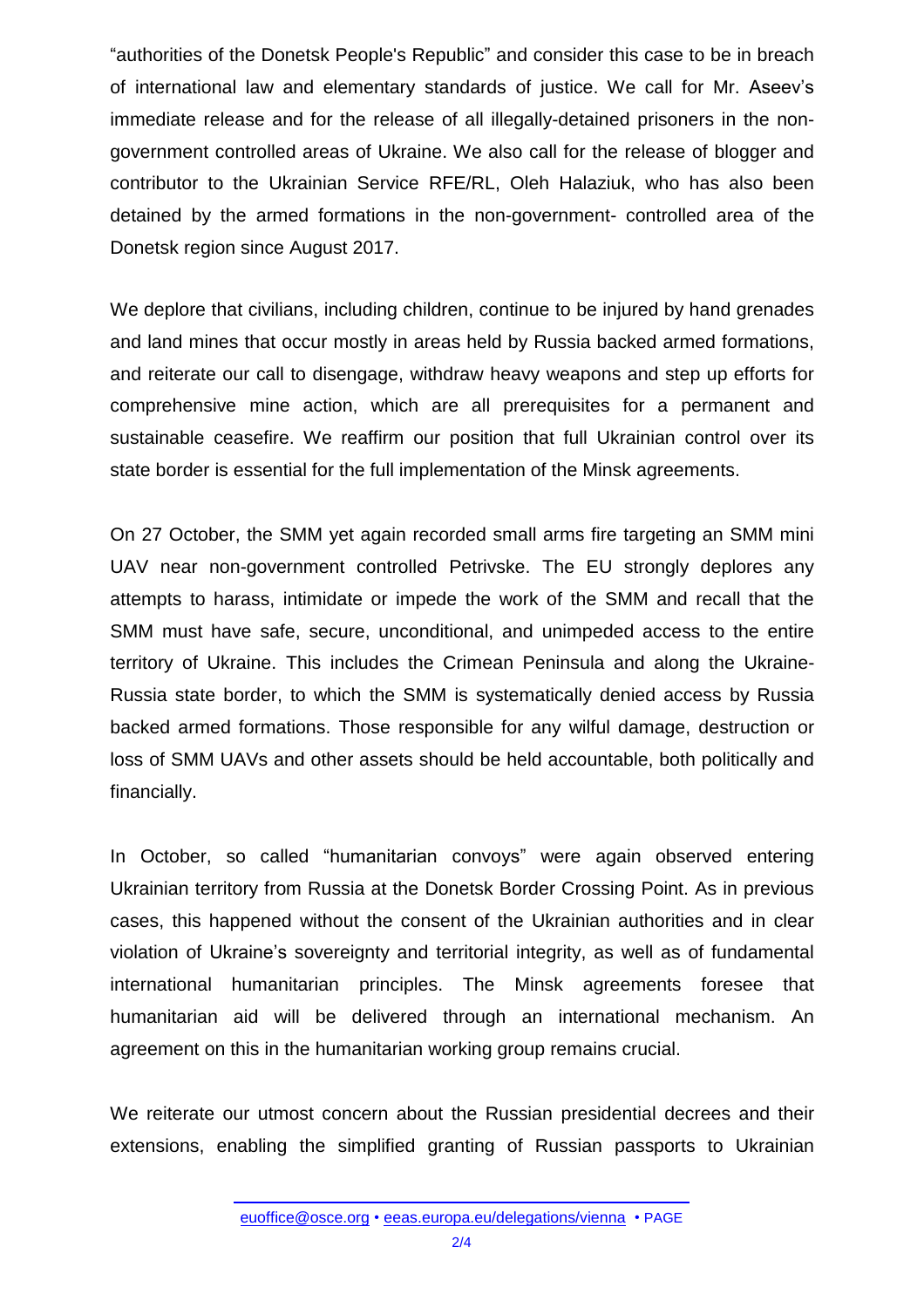citizens, which constitutes yet another attack on the sovereignty of Ukraine and runs counter to the spirit and objectives of the Minsk agreements. We will not recognise these passports and we call on other OSCE Participating States to do likewise.

We reiterate our position on the unjustified use of force by Russia near the Kerch Strait on 25 November 2018, its negative impact in the Black and Azov seas and Russia's violations of international law. We call on Russia to return to Ukraine's custody the three vessels seized in the Black Sea on 25 November last year, in accordance with the binding order of the International Tribunal for the Law of the Sea. We further call on Russia to ensure unhindered and free passage to and from the Sea of Azov, in accordance with international law. Respect for international court rulings is fundamental for an international rules-based order.

The EU remains firm in its call on all sides to swiftly and fully implement the Minsk agreements and honour their commitments in full in order to achieve a sustainable political solution to the conflict in line with OSCE principles and commitments. We call on Russia to fully assume its responsibility in this regard and to use its considerable influence over the armed formations it backs to meet the Minsk commitments in full. Respect for these principles and commitments must be restored. We again call on Russia to immediately stop fuelling the conflict by providing financial and military support to the armed formations, and we remain deeply concerned about the presence of Russian military equipment and personnel in areas held by Russiabacked armed formations. The duration of the European Union's economic sanctions against Russia is linked to the complete implementation of the Minsk agreements.

The EU recalls its unwavering support to the sovereignty, territorial integrity, unity and independence of Ukraine within its internationally recognised borders, and calls upon Russia to do likewise. We urge Russia to uphold these fundamental principles that it has itself invoked many times and to contribute, by acts and public pronouncements, to stabilising the situation and reversing moves that contravene these principles. We strongly condemn the clear violation of Ukrainian sovereignty and territorial integrity by acts of aggression by the Russian armed forces since February 2014 and the illegal annexation of the Autonomous Republic of Crimea and the city of Sevastopol to the Russian Federation, which we will not recognise. The